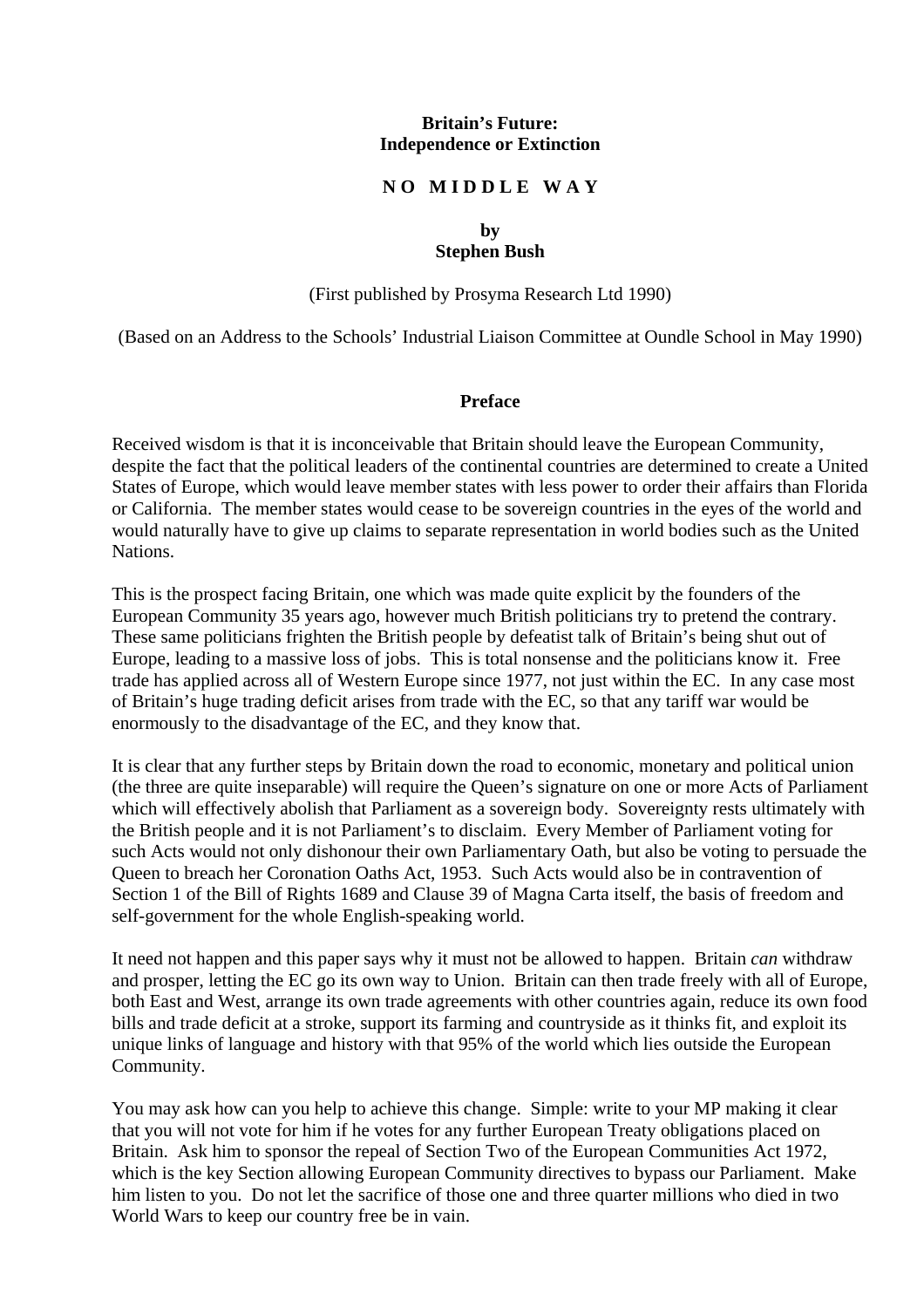## **Failure of Leadership**

For a people which has through the Public Schools put much store by the concept of a leadership class, for most of this century we have as a nation been extraordinarily reluctant to face squarely the great issues and take appropriate decisions. Vacillation before the First War, appeasement between the wars, allowing immigration to build up to transform whole sections of our cities after the Second War, are perhaps to date only the most striking examples. Each arose from prevarication, a reluctance to make a choice about what we as a nation can do and cannot do – in a word a total *failure* of leadership.

Very shortly Britain will be forced to attend a "European Community (EC) Intergovernmental Conference" similar to that which drew up the misleadingly named Single European Act. The British Government has said repeatedly it does not want this conference – but it has said it will go along nonetheless.

The purpose of this Intergovernmental Conference is to decide the principles of a new Treaty to bind EC countries into a monetary and economic union – a common currency and economic regime, controlled in practice by a united Germany. If we were to acquiesce in this process, the disappearance of the Queen's head from our currency, the Ecu, would remind us daily of the fact of our disappearance as an independent country. The Queen would still be the supreme symbol of lawmaking in Canada, Australia and New Zealand, but no longer in her historic realm of England.

The imminent approach of this Conference is the cross-roads at which we must decide if we wish to continue as an independent country or be absorbed into a United States of Europe, governed nominally from Brussels, but in practice from Berlin. This means we would be incorporated without any choice in the matter into a State with a republican form of Government, its own president, its own flag, anthem and laws, in which our Monarch, symbol of our national journey, would rapidly come to mean no more than the King of Bavaria did in the second German Reich formed in 1871.

I want to persuade you, the reader, or reinforce your own view, that as a people we must find the simple courage to say no, we will not go down this road, but instead maintain the thirteen hundred years of marvellously creative independent national existence which we are heirs to.

## **Continuity of our Nationhood**

The continuity of our nationhood is a thing unique in human affairs – a fact recognised by observers outside our country, if forgotten by most inside. Thus André Maurois opens the concluding chapter of his "Histoire de l'Angleterre" by saying:

#### *"The history of England is one of Mankind's outstanding successes. it is instructive to probe the secret of a destiny as fortunate and impressive as that of ancient Rome".*

The contrast of our nationhood with the situation on the Continent could hardly be greater. There, most states are of recent creation – Germany 1990, Italy 1870, Belgium 1831, Greece 1830 and so on. Whole countries have been chopped up and put back again. Parliamentary government is of even more recent creation and unstable, with Continental countries given to frequent lapses into tyranny and upheaval (France 1789, 1871, 1940, 1946, 1958; Germany 1918, 1933, 1945; Spain 1814, 1833-39, 1872-6, 1923, 1931-36, 1976; Italy 1922, 1946). In the last 200 years in fact every EEC Continental country has been freed from its own or its neighbour's tyranny at least once, and in the case of France three times, by British soldiers either on their own or with their comrades from the rest of the English-speaking World.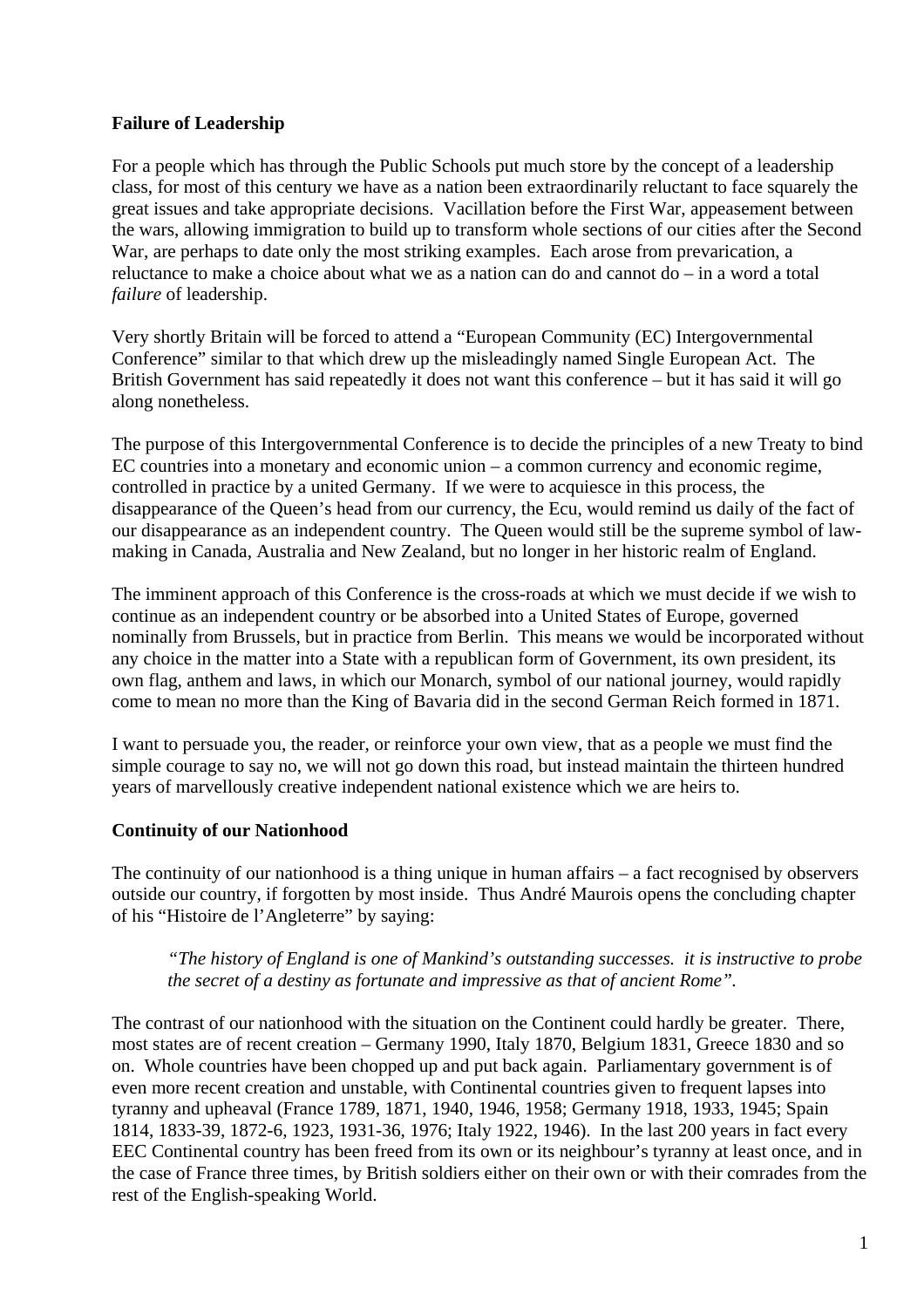It is not my present purpose to catalogue our achievements as a nation, but to remind ourselves that what is at stake is the future – not just of any old nation – not just of our own nation, but the nation which has shaped the modern world more than any other. We are talking about a nation with the oldest vernacular literature in Europe – by several hundred years – with two works, the epic poem Beowulf and the Anglo-Saxon Chronicle, written at the very outset of our national journey, which stand today as giant works in our poetic and historical literature. We are talking about St Boniface, born in Devon, who in the eighth century converted the Germans to Christianity, whose ministry is commemorated today *every year* at Fulda, the centre of the German Church – possibly the single most profound influence we have ever had on the Continent.

We are talking about the country from whose expansion overseas around one-third of the members of the United Nations Organisation derive their national existence, and of course we are talking of the nation which wrought the single most profound change in human existence since agriculture and towns in the New Stone Age – the Industrial Revolution.

The Industrial Revolution fuelled Britain's advance to supreme power in the world and it was the loss of industrial dominance which – at a lag of some fifty years or so – lost that power. Since the militarily triumphant end of the Second World War, Britain has fallen rapidly from number three to perhaps fifth or sixth in industrial size, but perhaps only tenth in competitivity.

## **The Basic Reason for Industrial Weakness**

Of course nothing could have prevented a displacement from the number one industrial position as other talented peoples acquired the essential techniques. But it is abundantly clear that our fall has gone further and faster than the purely numerical proportions would have suggested. Thus we have a whole literature of Britain's national decline: e.g. "Whatever Happened to Britain" John Eatwell, "English Culture and the Decline of the Industrial Spirit" Michael Wiener, "Britain in Decline" Andrew Gamble and the two most comprehensive and brilliant historical works of analysis: Corelli Barnett's "Collapse of British Power" and "Industry and Empire" by Professor E J Hobsbawm.

From these, and other works, one can perhaps distil two facts: the first is that the nadir of Britain's industrial performance, in farming as in manufacturing, occurred as long ago as just prior to the First World War, and secondly our weak industrial performance over the last 100 years or so depended (and depends) wholly on ourselves.

To take the second fact first, we have not been ravaged by foreign conquest; we have not been denied access to vital raw materials. The basic reason for our industrial weakness is that our leaders, our Establishment as we would now say, have never in that 100 year period given our industry, above all our manufacturing industry, the primacy it must have if we are to survive as a modern nation. We have lost industrial battle after industrial battle – in machine tools, in computers, in consumer goods, cars and so on, because we have not really fought them. With the boards of our major companies staffed chiefly by accountants and lawyers we have been like an army led, not by generals from the infantry or artillery, but by the Pay Corps and the Army Legal Branch, with offstage exhortation by Parliament. Can anyone seriously suggest that more of the same, this time from Europe – in the shape of commissions, parliaments and Mr Michael Heseltine's Euro-senate pantomime, can do anything to help Britain pull itself up into the rank of a fully competitive power? Does anyone seriously suggest that Germany, after the initial help it received from the USA and Britain after the war, owes its position to the EEC – anymore than Japan does? All that politicians and their parliaments can contribute to industrial regeneration is what they know about industry, which is usually very little.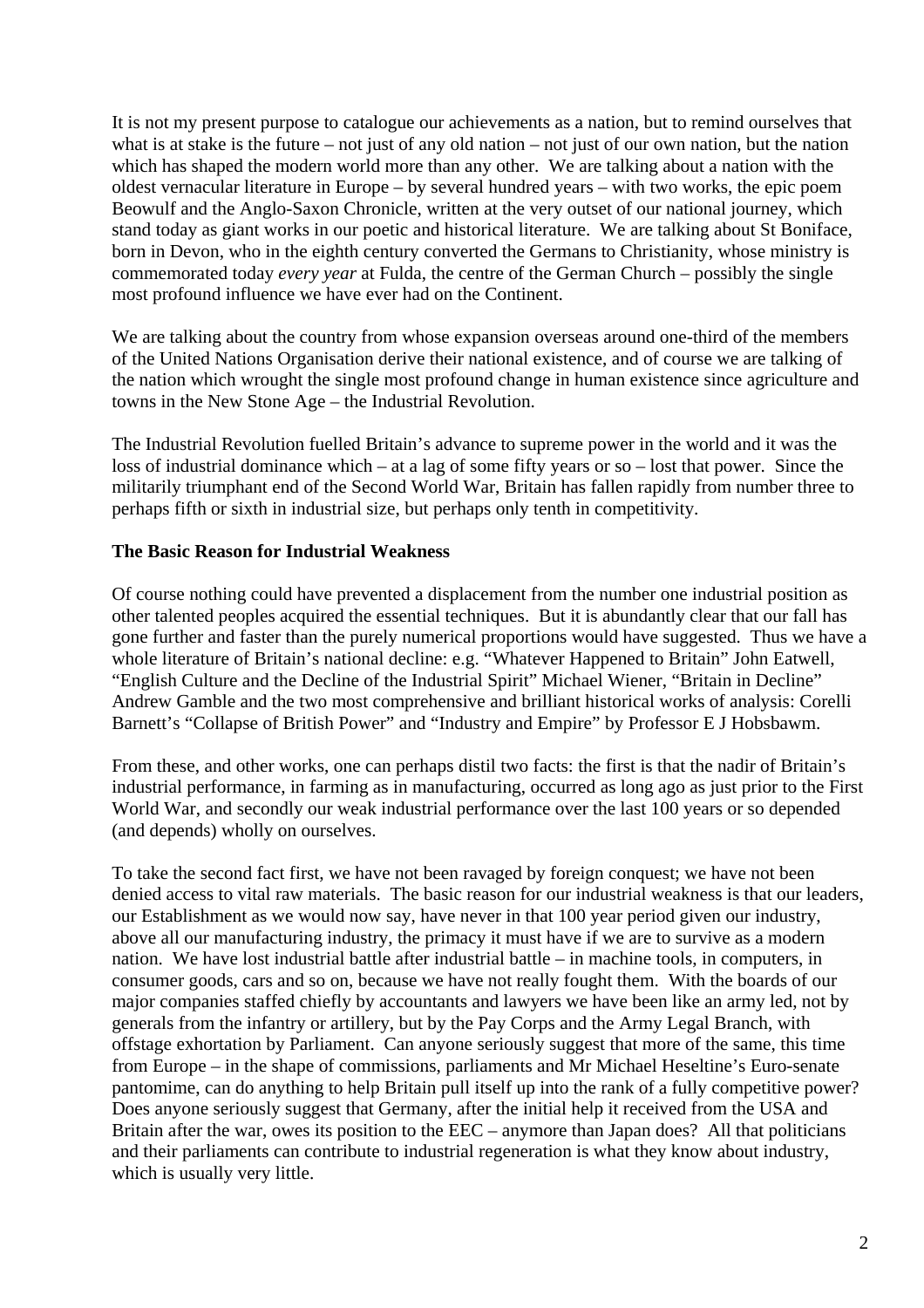# **Establishment Fear and Defeatism**

The fundamental reason why, unbelievably perhaps to our generation, the very existence of Britain is at stake is that the political Establishment – which does not as we know include Mrs Thatcher – have simply given up on Britain. They are like a lawyer or accountant with an expensive motor car which no longer goes very well – they lift the bonnet, gaze uncomprehendingly at its engine – kick impatiently at its tyres, and then try to hitch a lift to the next international conference in someone else's vehicle. After Suez it was the purchase of American weaponry via the Special Relationship which was the vehicle. And since the 1960's we have been pushed into the EEC for fear of losing this American favour. For in all the gravest errors of policy in the last seventy years, fear has been the predominant emotion of the British Establishment. As Burke said:

## *"No passion so effectively robs the mind of all its power of acting and reasoning as fear".*

It was fear, fear of being left out, and in particular John F Kennedy's oft repeated view to Harold MacMillan that Washington would view Brussels not London as its chief partner on this side of the Atlantic, which impelled us to try to join the EEC with its agriculture rigged against us and its federal objectives clearly written into the Rome Treaty – as even the Times recognised in 1961 when negotiations first began.

Thus the new Prime Minister in 1979 inherited a timorous Establishment. When the crisis with Argentina came out of the blue:

*"The whole of the City, the senior Civil Service, the Banks, not to mention the membership of Whites, Brooks and the Garrick, were united in mocking the will to fight. There was barely a member of the Establishment who did not recommend a deal with Argentina just as they invariably used to recommend a deal with the unions"* 

as a letter to the Sunday Telegraph from Alan Clark MP expressed it. It is precisely this same Establishment, with its soft-centre parliamentary allies, who are pushing Britain along the road into a United States of Europe, just as they pushed us into Appeasement and refused until it was too late to halt or rather slow down Immigration from countries they feared to offend.

But we have in our long history been here before:

*"If our leaders are timid, how shall our soldiers regard them?"*

spake Archbishop Alcuin of York 1200 years ago as England was ravaged by the Danes as surely as our industry today is ravaged by Continental, chiefly German, competitors.

But the Falklands war in 1982 was in fact a start on the journey back to national self-respect:

*"It was worth it, for all the pain, for Britain's pride"*

were the words of one Falklands widow on Yorkshire TV on 1<sup>st</sup> April 1987.

## **The Way Back to Industrial Strength**

To continue the journey we must look at the other fact I quoted about our industrial decline – because it is industry which is the battleground for survival – the progress made since 1910. For, a modern country depends absolutely on the technology and techniques deployed by its citizens – in all the wide range from consumer durables to animal husbandry6, from aircraft to man-made fibres. It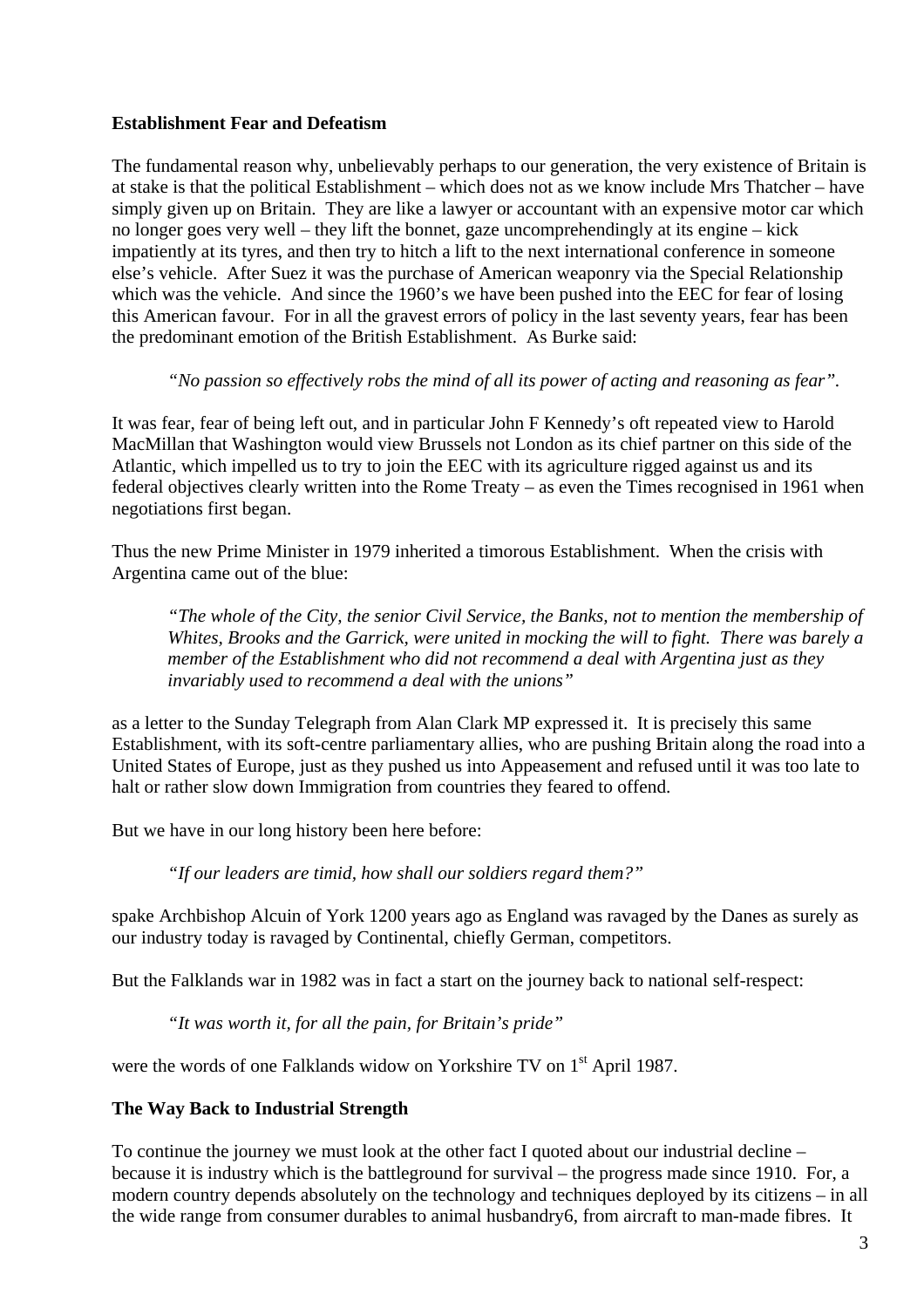is the steady fall in the real price of manufactured goods and agricultural products, which has given the dramatic rise in standard of living of the last one hundred years.

Two simple examples will illustrate: for that absolutely central product of the chemical industry – synthetic ammonia – the key step in the fixation of nitrogen and as such the basis of all the colossal increases in agricultural yield – we see in Figures 1(a) and 1(b) how advances in technology have driven down the critical costs – the real cost of capital per ton per annum by a factor of 100 and the use of energy per ton by a factor of three over the years from 1920 to 1980. In Figures 2(a) and 2(b) we see how since 1946 the real price of the basic element of the information technology (IT) revolution – the bit – has been driven down at a phenomenal rate – a factor of 10,000 in forty years.



**Figure 1(a): Capital Cost per ton per year of Ammonia**

| <b>Resources used in Ammonia</b><br><b>Production</b> | <b>Coal Process (1940)</b> | Gas Process (1970) |  |
|-------------------------------------------------------|----------------------------|--------------------|--|
| Land                                                  | 46 acres                   | 17 acres           |  |
| Labour                                                | 2,300                      | 240                |  |
| Energy per ton made                                   | 750 therms                 | 400 therms         |  |
| Annual production                                     | 225,000 tons               | 800,000 tons       |  |

| Figure 1(b): Resources used in the production of Ammonia |
|----------------------------------------------------------|
|----------------------------------------------------------|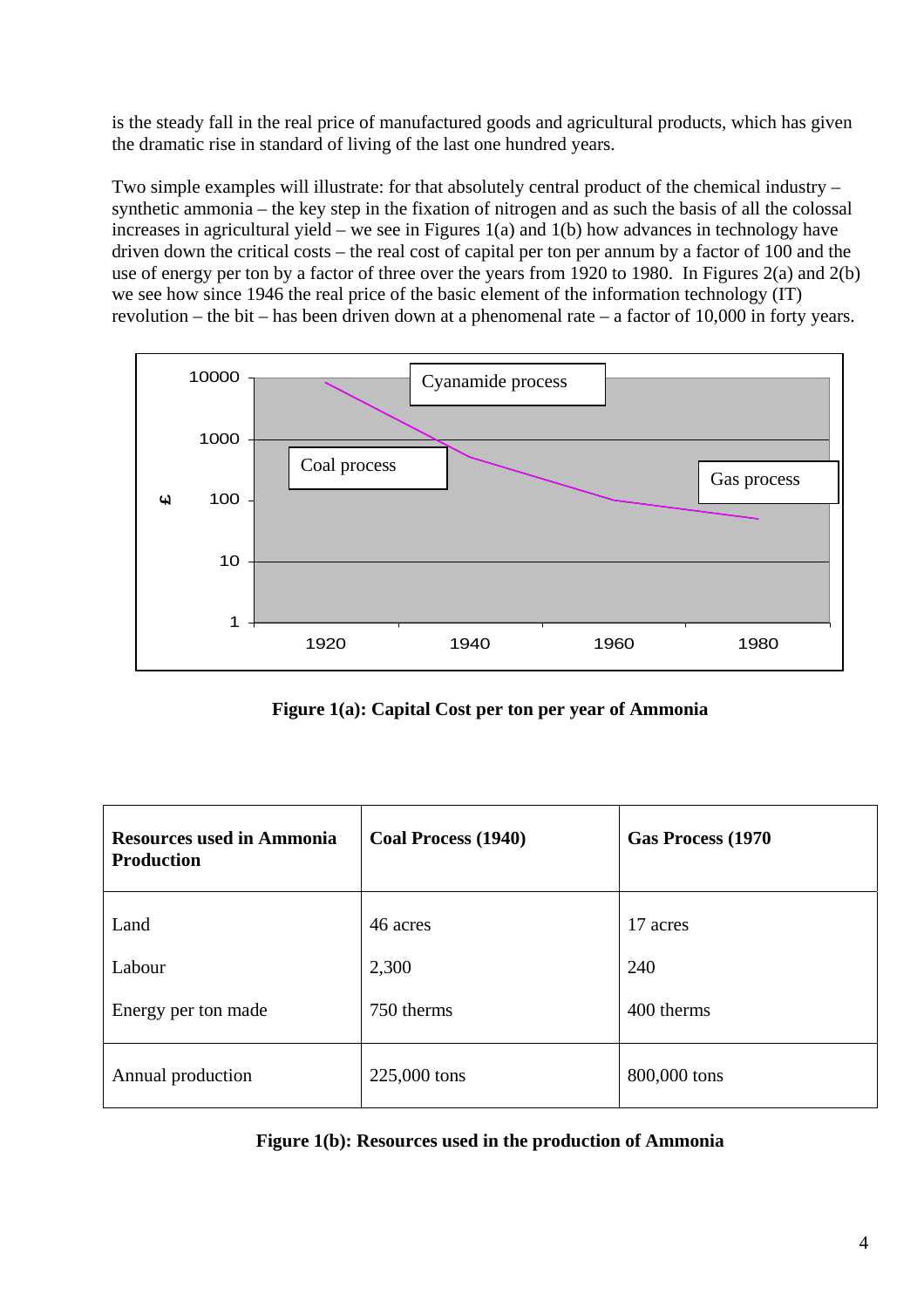







It is the tremendous effect of these and other technological advances which determine a society's strength and security. Services – the latest quick fix for Britain's problems – play at best a peripheral real part. They show very little productivity gain and where superficially they do, it usually depends on a manufactured product. Thus I have estimated that most if not all of the much vaunted surplus on City financial services in recent years is practically wiped out by the deficit generated by the financial world on two classes of manufactured import – IT goods (computers, terminals, printers) and prefabricated building products – a deficit of £1.5 billion on one current City project alone (Canary Wharf).

The real point though is that tangible goods and software are overwhelmingly the economic vehicle for brains – it is how brains are applied beneficially to the whole of society – via the enormous replicating power of modern manufacture. In the material world, work on this process is the highest service that the talented can render their fellow men.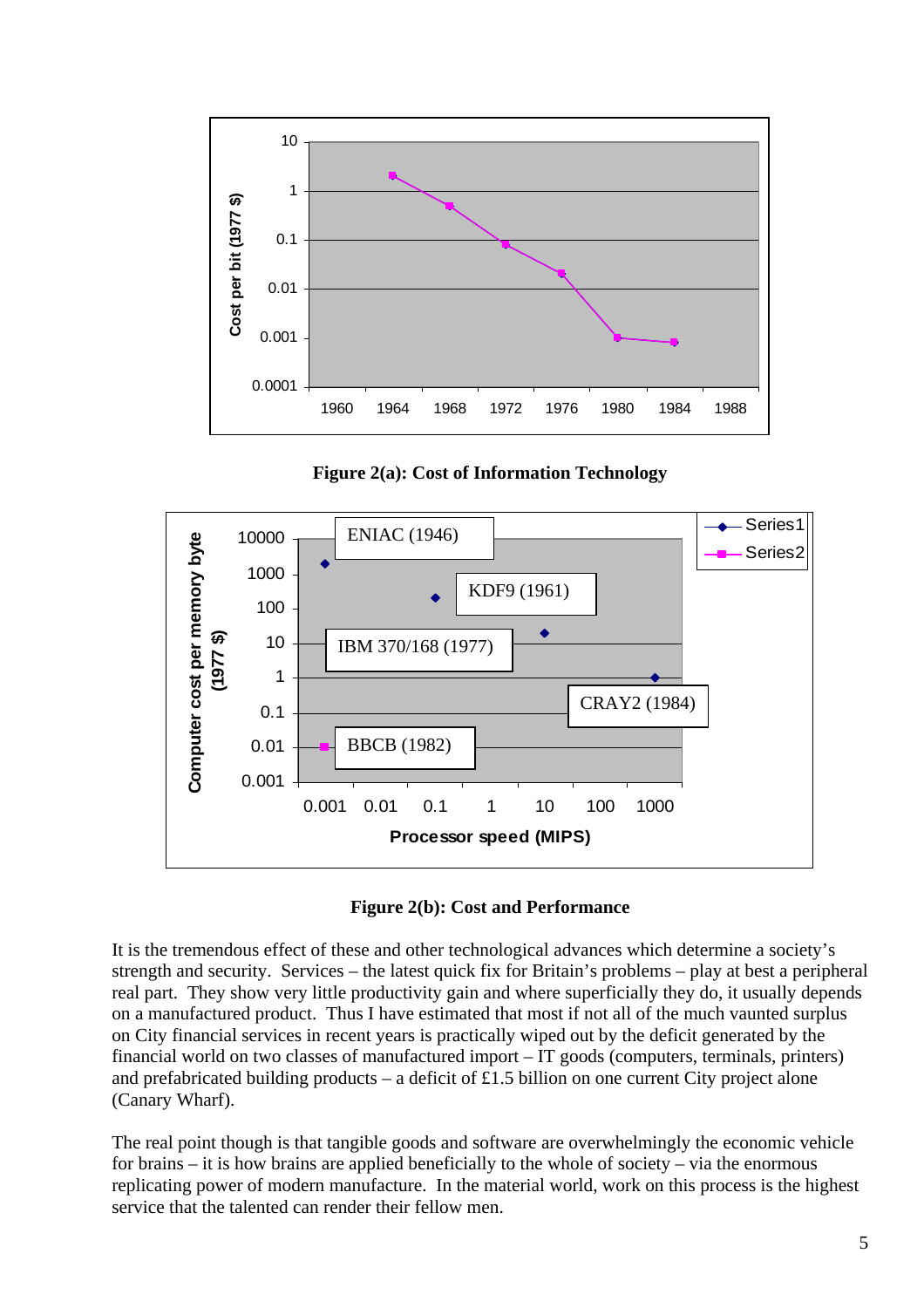In the years since 1910 – the low point of our industrial fortunes – we have I believe registered considerable improvement – despite the leadership handicap I have cited. And within the improving trend there have been outstanding successes: a chemical industry has been established and through the formation of Imperial Chemical Industries in 1926, a deliberate act for the purpose, established at world scale and maintained ever since at world rank. Within the chemical industry the last decade has witnessed a quite spectacular success – in pharmaceuticals – where at one point three of the five best selling ethical drugs *in the world* were British and largely manufactured in British or British controlled plant.

During the six years of the Second World War, British Agriculture was transformed from relative backwardness to one of the most labour and capital efficient in the whole world – with an agricultural machinery industry established as a byproduct. This was brought about by a national act of will, by the expertise of our farmers, by mechanisation and by chemistry – applied most obviously via nitrates made from the synthetic ammonia I have referred to.

## **Abdication by the Middle Classes**

Besides will and determination, the commitment to quality – to precision, in being right first time – are now clearly identified as key ingredients of industrial success. These qualities, which it is clearly comical to suggest have anything to do with EC membership, are precisely those qualities most discouraged by the predominant educational philosophy of the last thirty years. For while we have had, until the last five years or so, near total abdication of industrial leadership, it would not have mattered quite so much if the middle ranks of our society had not so completely lost their nerve in upholding not only the civic virtues of politeness, tidiness and honesty, but their industrial equivalents of care, reliability, hard work and punctuality. The middle classes – particularly those involved in the educational service – have been bludgeoned into abandoning these virtues in favour of an emphasis on so-called creativity – on a misplaced sympathy for failure – on a barely disguised egalitarianism. One of Ronald Reagan's supporters, a young black woman called Shirley Mackenzie from Miami, said to a British reporter covering the 1983 Republican convention:

# *"I'm not interested in talking about poor people. The best way I can help poor people is not to be one of them".*

This is the attitude which we should espouse in education above all. Young people have to acquire the determination to pull themselves up by their own efforts instead of being encouraged to see themselves as victims of the system. Unfortunately at the present time, a massive egalitarian pressure is being exerted by the educational Establishment to follow their triumph in abolishing 'O' levels by abolishing 'A' levels – the one truly world class feature of our school system – as I and others have warned in the national press they would.

## **Pressure by the European Community**

To provide all our young people with a range of qualifications for which they can aim, the Government has devised a comprehensive system of qualifications through the National Council for Vocational Qualifications, but this is to work alongside 'A' levels, not as their replacement. It will take some years to work through and does not need, and is indeed hindered by, the major distraction of entanglement with the EC with its constant pressure to influence education. Predictably however the imposition on our country of rules issued by the European Commission using majority voting in the Council of Ministers now impinges directly on every citizen of our country: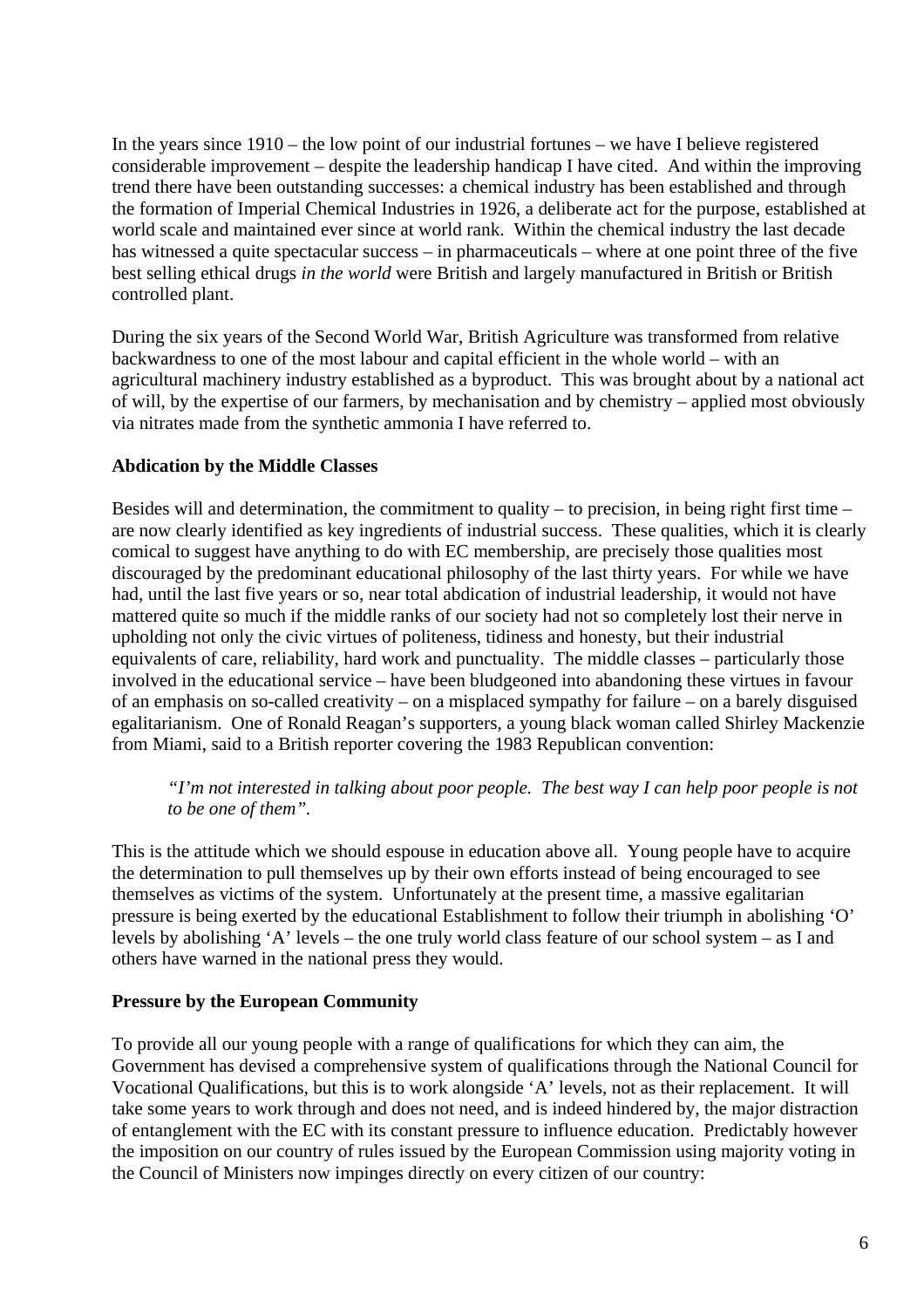*"EEC slaps import duty on our rice; Britain struggles for financial justice in EEC; cake sales hit by unfair EEC currency rules; EEC refuses to devalue green pound; EEC rules prevent stamping of Lion on eggs; EEC ruling reduces space for hens; EEC threat to holiday prices".* 

These are a typical random selection over a few months from an enormous and growing list of directives from the EC, unvoted on by our Parliament – a form of government offensive to us even if it were not foreign.

The voting used in EC affairs is itself a travesty. Many decisions are taken now on the basis of one country one vote, so that Holland, Denmark, Belgium, Greece, Ireland, Portugal, Luxembourg, whose combined population is 51 millions, have seven votes to the one vote for Britain's 57 millions. Even where voting weighted by countries applies –as in the European Parliament in Strasbourg – the aforesaid seven countries have 134 seats to Britain's 81. Personally I cannot think of one thing where our idea has prevailed – and we are not a dull people. We are permanently in a minority of 12 per cent.

|                                                               | $1972^1$  | 1988      |
|---------------------------------------------------------------|-----------|-----------|
| <b>Trade Balances:</b>                                        | £ million | £ million |
| with EC Eleven <sup>2</sup>                                   | $-510$    | $-14,900$ |
| with ESW Four <sup>3</sup>                                    | $-250$    | $+300$    |
| with $ROW4$                                                   | $+1,000$  | $+1,200$  |
| <b>Net British Taxpayer transfers to EC countries:</b>        |           |           |
| to European Commission                                        | nil       | 1,900     |
| for British military forces stationed in Germany <sup>5</sup> | 300       | 2,100     |

# **Figure 3: Key Data[6](#page-7-5)**

The extraordinary thing, unbelievable if were not happening in front of our very eyes, is that the British people pay huge sums of money to belong to this system. Something over £2.5 billion net per annum rising is now passed to Brussels and this net sum is only achieved after a mass of timeconsuming applications are made for grants and rebates from a much larger gross sum initially paid over. To put it in perspective this sum is about the annual cost of the whole British university system. Between 1973 when Britain joined the EC and 1988, the colossal sum of about £11 billion was paid over, enough to rebuild over the same period the whole of the railway network from scratch, for instance. It should be emphasised also that apart from Germany, Britain is the *only* substantial contributor to the EC. All the other ten members pay virtually nothing or make a profit

 $\overline{a}$ 

 $<sup>1</sup>$  Last year before joining the EEC</sup>

<span id="page-7-1"></span><span id="page-7-0"></span><sup>&</sup>lt;sup>2</sup> Germany, France, Italy, Spain, Netherlands, Denmark, Belgium, Luxembourg, Ireland, Greece, Portugal 3 ESW (Finalish appeliate World): USA, Geneda, Australia New Zeeland

<span id="page-7-2"></span>ESW (English-speaking World): USA, Canada, Australia, New Zealand

<span id="page-7-3"></span><sup>4</sup> ROW (Rest of World) includes invisible trade

<span id="page-7-4"></span><sup>&</sup>lt;sup>5</sup> Estimate from Defence Budget and net Government transfers

<span id="page-7-5"></span><sup>6</sup> Rounded figures from CSO Annual Abstracts of Statistics, 1976, 1990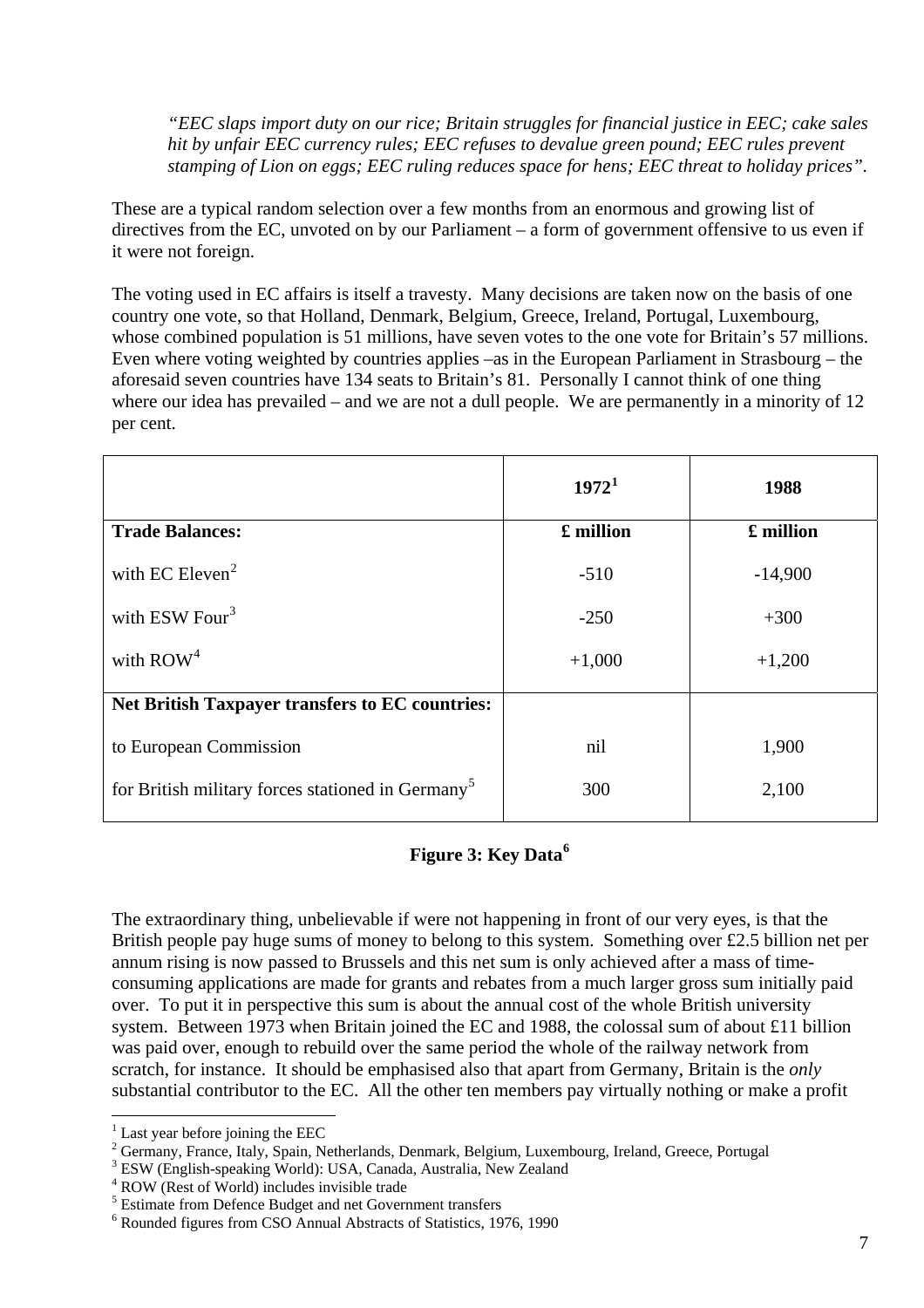from it. Moreover, Britain in *addition* pays another £2.1 billion in foreign currency to maintain its forces in Germany.

But why, it may be asked, are we doing this? Surely there must be a reason. The reason usually offered by the Europeanists is that of belonging to a large free market of 300 odd million people, though why we and Germany only should pay for this privilege is never answered. The absolutely key point however, which the Europeanists never mention, is that *this market is open to any European country,* whether they belong to the EC or *not*. Britain's trade with Sweden is as free as Britain's with Germany – freer in many cases because of smaller non-tariff barriers to trade. In fact Sweden sold Germany £440 per head, while the UK exported £170 per head in 1988.

Another reason often advanced is that membership of the EC is necessary to prevent our technological domination by the USA and Japan. The technological benefits of large units are however vastly over-stated by politicians eager for roles to play and conferences to attend. With the possible exception of a moon-shot and certain nuclear missile projects, there are probably no technological goals outside the competence of an industrial nation of 60 million people. In the USA for instance the world's most powerful computers and the most advanced work-stations are both made by relatively small firms, staffed by gifted individuals, a significant proportion of whom are drawn from these islands.

## **A Renewed Commitment to our National Future**

The blend of skill, national commitment and technology identified for the successful industries above is urgently needed in the rest of our industry, before it shrinks still further or passes completely into foreign hands. To revive our manufacturing industry on which everything effectively depends, we need above all a national commitment to making it happen. If we cease in any meaningful sense to be an independent nation, it cannot happen. We will need specific measures such as the power to protect ourselves against foreign dumping which we have lost to the EC. But above all we shall need to convince our young people that we are still in business as a nation and that it is their duty as well as in their interest to help us survive. Without this commitment to our independent future, our most talented people, deliberately left unaware of their own country's history and achievements by that same education establishment, trying to destroy 'A' levels, will drift away to the industrial heartlands of Germany and the USA; already German firms are actively recruiting engineering and science graduates on our campuses, while the flow to the USA is a long established fact, as any visitor to the Hi-tech industries of California will find.

Of course you cannot stop free people moving to other countries, but you do not create a counter magnet by giving those countries the right to make your economic policy and determine your currency. But for Britain, the suggestion by Mr Andriessen, the Dutch EC commissioner, that we should resume membership of an enlarged European Free Trade Association (EFTA), embracing the countries of Eastern Europe, linked to the EC in a wider European Economic System (EES), though derided by that prime example of the defeatist tendency, the Foreign Office, offers us everything we could possibly want. This is clearly the way to accommodate our own deep desire to remain independent, the aspirations of the newly independent nations of Eastern Europe to link with the West and the desire of the other EC countries to unite in some fashion. Even for politicians so eager to act out roles on the international stage, there will be a place, since it is likely that in such a system Britain would be the leader in any negotiations with the EC countries. From this position of freedom we could trade with the whole of Europe, engage in sensible non-bureaucratic technical cooperation through the Eureka programmes, arrange our own trade agreements with the rest of the world where our trade is fundamentally in balance (see data above in Figure 3), reduce our food bills and balance of payments deficit overnight, and exploit our unique links of language and history with the rest of